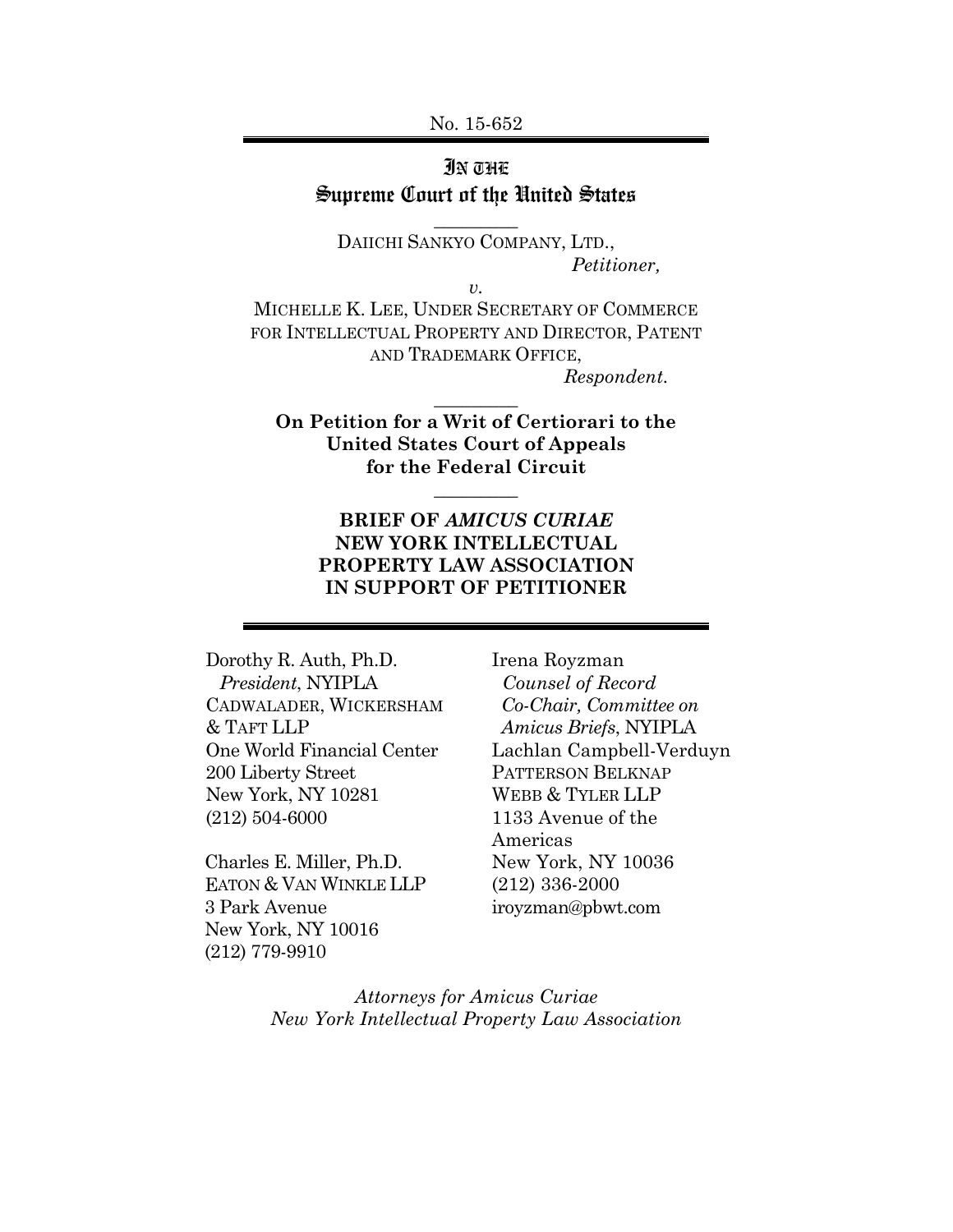# **TABLE OF CONTENTS**

| INTEREST OF AMICUS CURIAE1                                                                                                                                                        |  |  |  |  |
|-----------------------------------------------------------------------------------------------------------------------------------------------------------------------------------|--|--|--|--|
|                                                                                                                                                                                   |  |  |  |  |
|                                                                                                                                                                                   |  |  |  |  |
| SUMMARY OF THE ARGUMENT 7                                                                                                                                                         |  |  |  |  |
|                                                                                                                                                                                   |  |  |  |  |
| The Federal Circuit's Decision Upholding<br>I.<br>the PTO's Denial of Administrative Review<br>Contravenes Administrative Law<br>Principles and Deprives Thousands of             |  |  |  |  |
| The PTO and Federal Circuit Improperly<br>$\mathbf{A}$ .<br>Conflated Judicial and Administrative                                                                                 |  |  |  |  |
| <b>B.</b><br>A Post Hoc Rationalization Cannot<br>Sustain PTO's Action 12                                                                                                         |  |  |  |  |
| C.<br>It Is Improper to Deny Administrative<br>Review to Patents that Issued More than<br>180 Days Before the Publication of the                                                  |  |  |  |  |
| II.<br>This Case is an Ideal Vehicle for the Court<br>to Bring PTO Procedures and Judicial<br>Review of those Procedures in Line with<br>Bedrock Administrative Law Principles 15 |  |  |  |  |
|                                                                                                                                                                                   |  |  |  |  |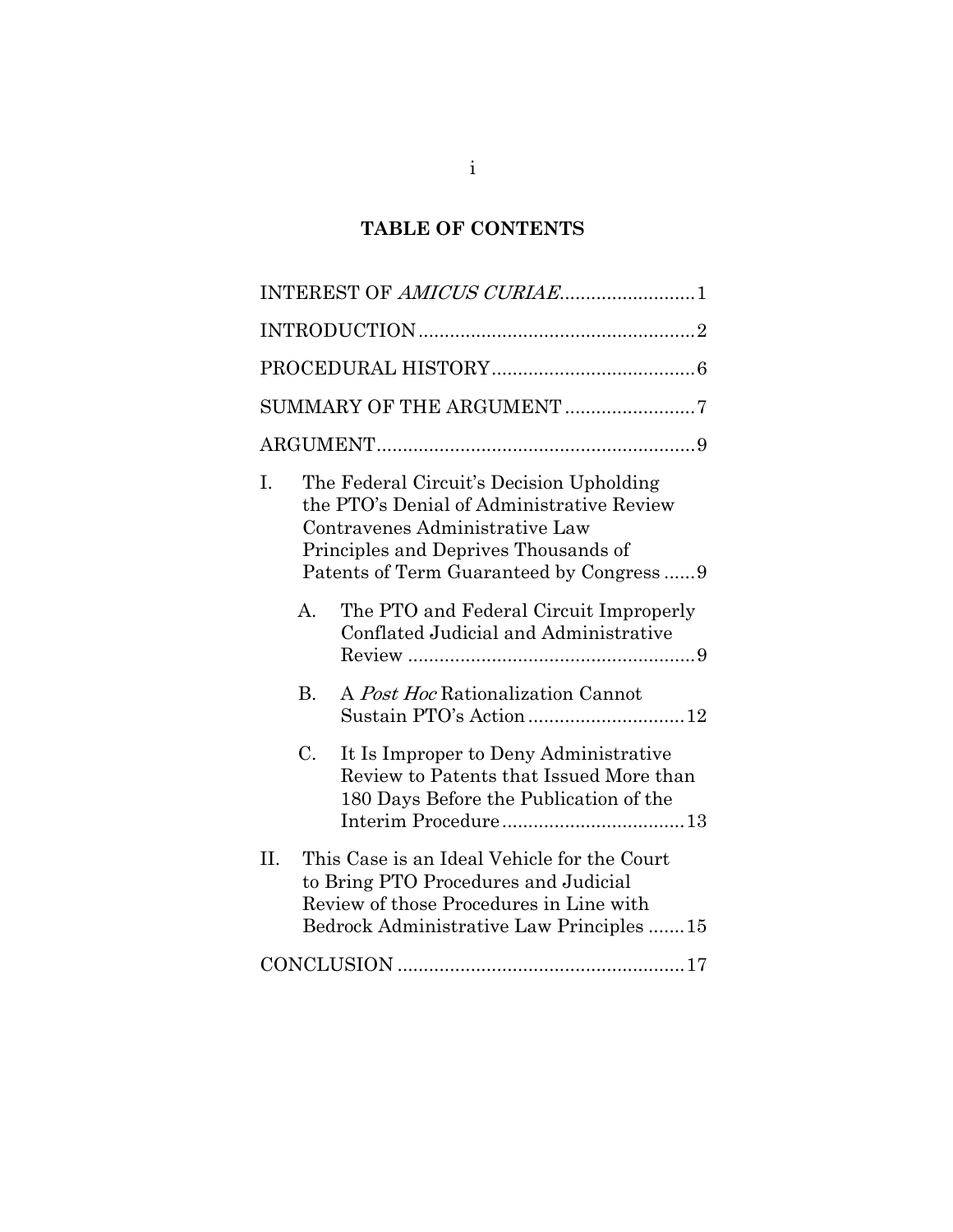# **TABLE OF AUTHORITIES**

# **Page(s)**

# **Cases**

| Bowen v. Am. Hosp. Ass'n,                                       |
|-----------------------------------------------------------------|
| BP Am. Prod. Co. v. Burton,                                     |
| Burlington Truck Lines Inc. v. United States,                   |
| Dodd v. United States,                                          |
| Motor Vehicle Mfrs. Ass'n v. State Farm Mut.<br>Auto. Ins. Co., |
| Sebelius v. Auburn Reg'l Med. Ctr.,                             |
| SEC v. Chenery Corp.                                            |
| SEC v. Chenery Corp.,                                           |
| United States v. Hohri,                                         |
| Wyeth v. Kappos,                                                |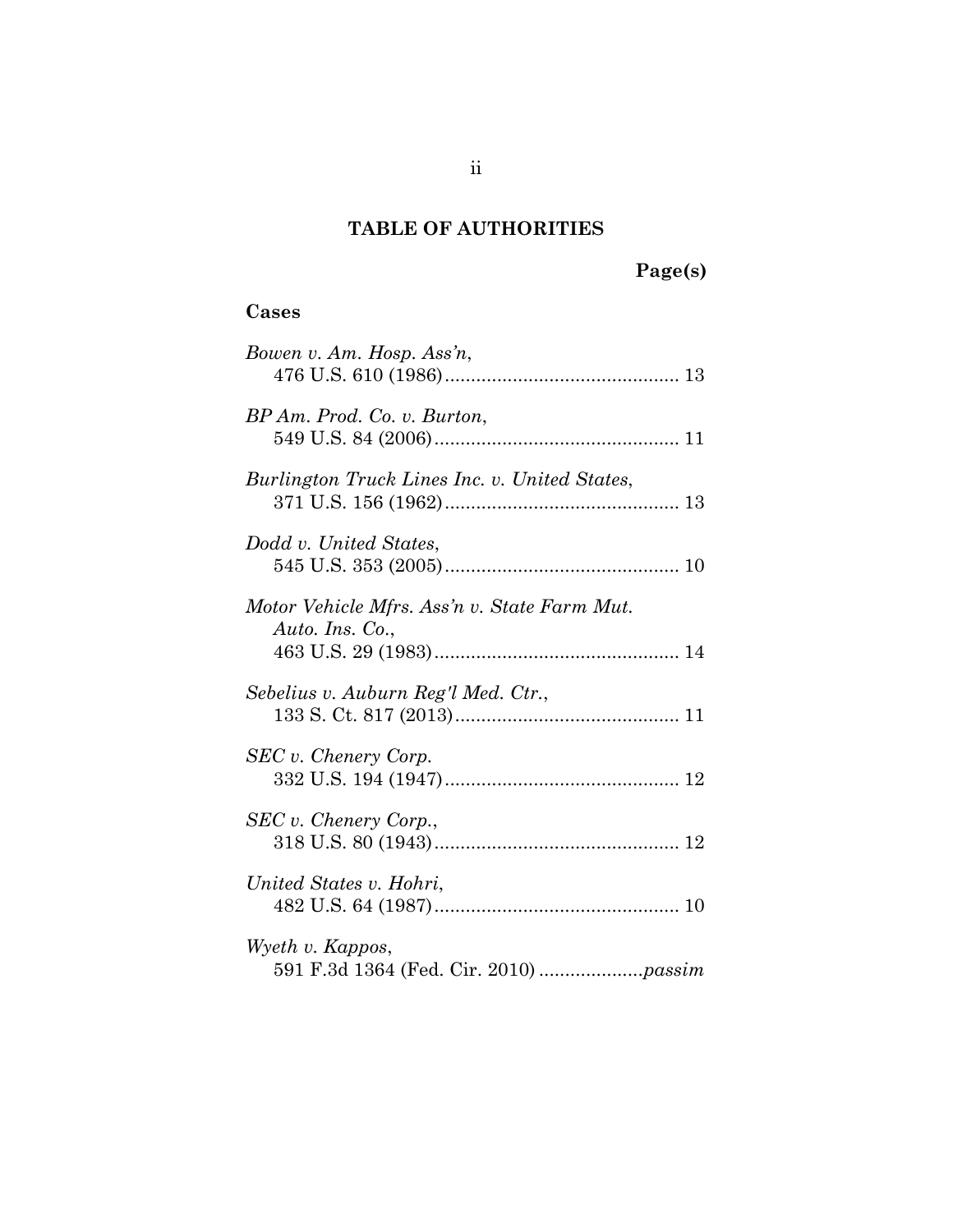## **Statutes**

| American Inventors Protection Act, Pub. L. 106- |  |
|-------------------------------------------------|--|

# **Regulations**

# **Other Authorities**

| Interim Procedure for Patentees to Request a        |
|-----------------------------------------------------|
| Recalculation of the Patent Term Adjustment         |
| to Comply With the Federal Circuit Decision         |
| in Wyeth v. Kappos Regarding the                    |
| Overlapping Delay Provision of 35 U.S.C.            |
| $154(b)(2)(A)$ , 75 Fed. Reg. 5043 (Feb. 1, 2010) 5 |
|                                                     |
|                                                     |
|                                                     |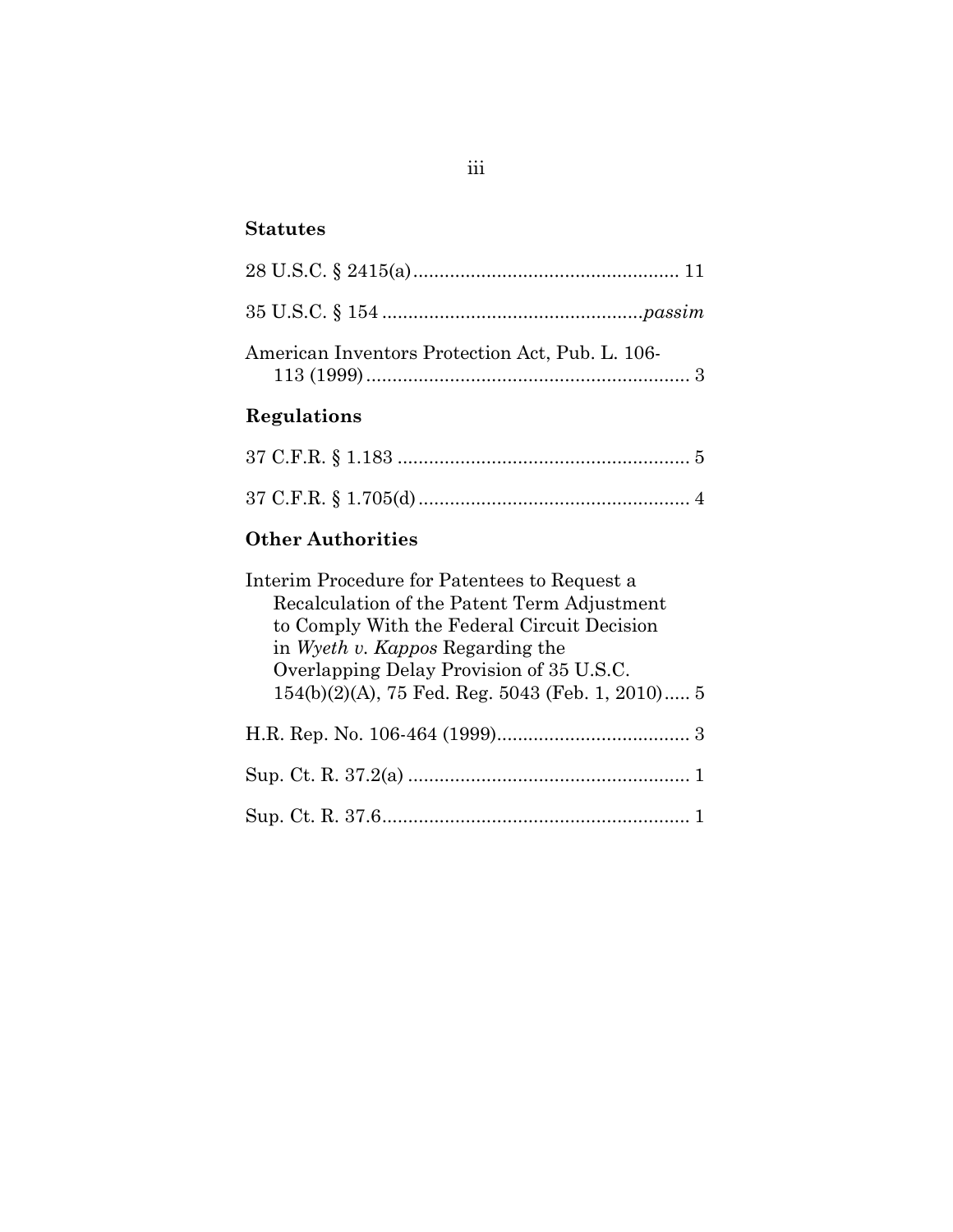#### **INTEREST OF** *AMICUS CURIAE***<sup>1</sup>**

The New York Intellectual Property Law Association ("NYIPLA") is a bar association of more than 1,300 attorneys who practice in the area of patent, copyright, trademark and other intellectual property ("IP") law.2 It is one of the largest regional IP bar associations in the United States. members include in-house counsel for businesses and other organizations, as well as attorneys in private practice who represent both IP owners and their adversaries (many of whom are also IP owners). Its members represent inventors, entrepreneurs, businesses, universities, and industry and trade associations.

Directly relevant to the issues here, the NYIPLA's members and their clients regularly participate in proceedings before the United States Patent and Trademark Office ("PTO"), including proceedings to restore patent term lost due to PTO delays in issuing patents, and in judicial review of adverse decisions of the PTO. The NYIPLA thus brings an informed perspective to the issues presented.

Because the PTO procedures at issue in this case resulted in loss of patent term guaranteed by

l

<sup>1</sup> Pursuant to Sup. Ct. R. 37.6, the NYIPLA and its counsel represent that they have authored the entirety of this brief, and that no person other than the *amicus curiae* or its counsel has made a monetary contribution to the preparation or submission of this brief.

<sup>2</sup> Pursuant to Sup. Ct. R. 37.2(a), Petitioner's and Respondent's written consents to this filing are submitted herewith.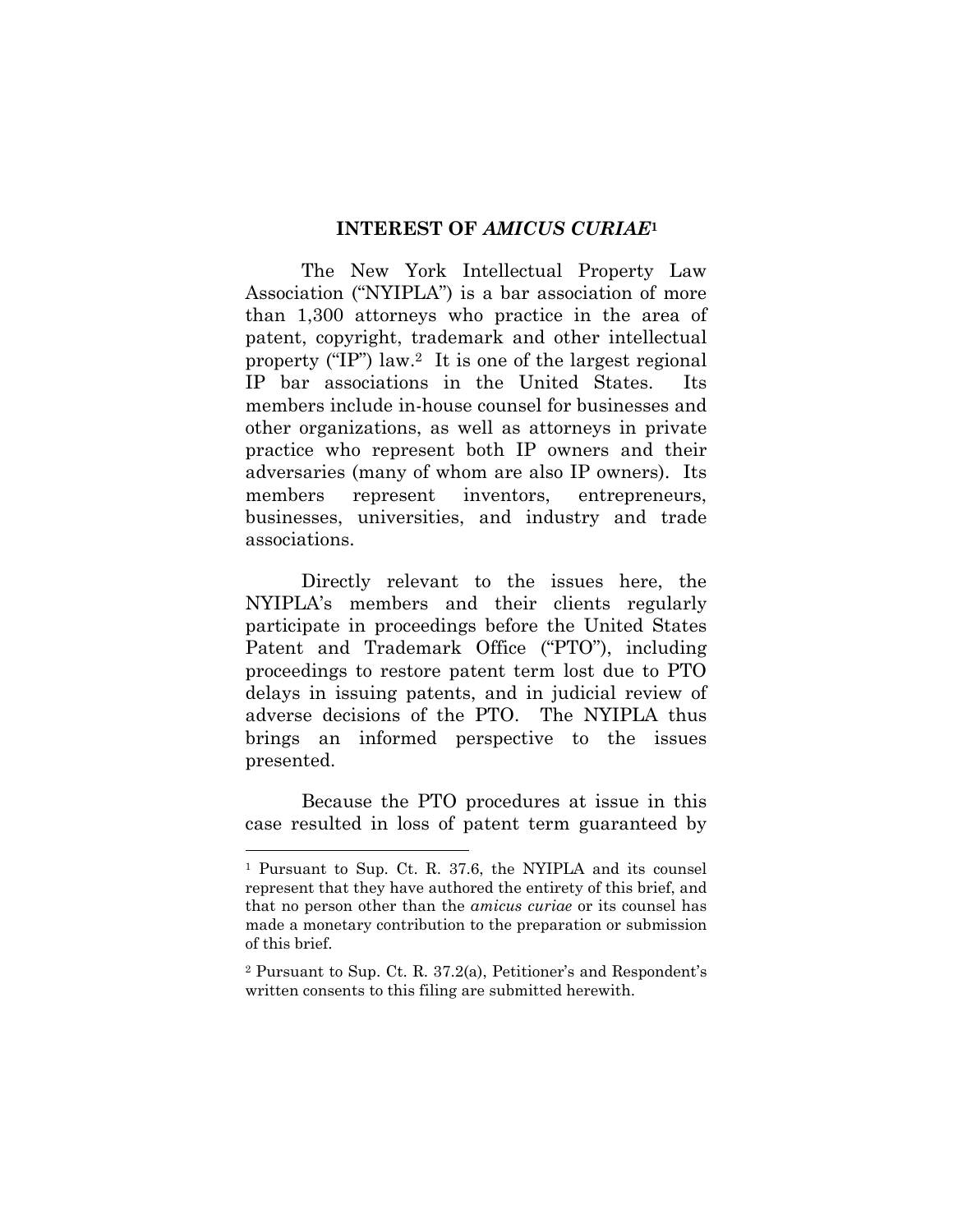Congress on a massive scale and given the importance of full patent term to future innovation, the NYIPLA's members and their clients have a strong interest in this Court granting the petition for a writ of certiorari.3

#### **INTRODUCTION**

This case concerns denial of patent term guaranteed by Congress. It impacts tens of thousands of patents across industries.

In 1994, Congress replaced a patent regime which provided a patent term of seventeen years from grant with one that is twenty years from filing. See 35 U.S.C. § 154 (a). Because the twenty-year term began before the patent issued, it became necessary to compensate applicants for delays in processing the patent application at the PTO. Term adjustment was not necessary when the term began at patent grant because the PTO delays occurred prior to the issuance of the patent and had no impact

l

<sup>3</sup> The arguments made in this brief were approved by an absolute majority of NYIPLA's officers and members of its Board of Directors, but do not necessarily reflect the views of a majority of the members of the Association, or of the law or corporate firms with which those members are associated. After reasonable investigation, the NYIPLA believes that no officer or director or member of the Amicus Briefs Committee who voted in favor of filing this brief, nor any attorney associated with any such officer, director or committee member in any law or corporate firm, represents a party to this litigation. Some officers, directors, committee members or associated attorneys may represent entities, including other *amici curiae*, which have an interest in other matters that may be affected by the outcome of this litigation.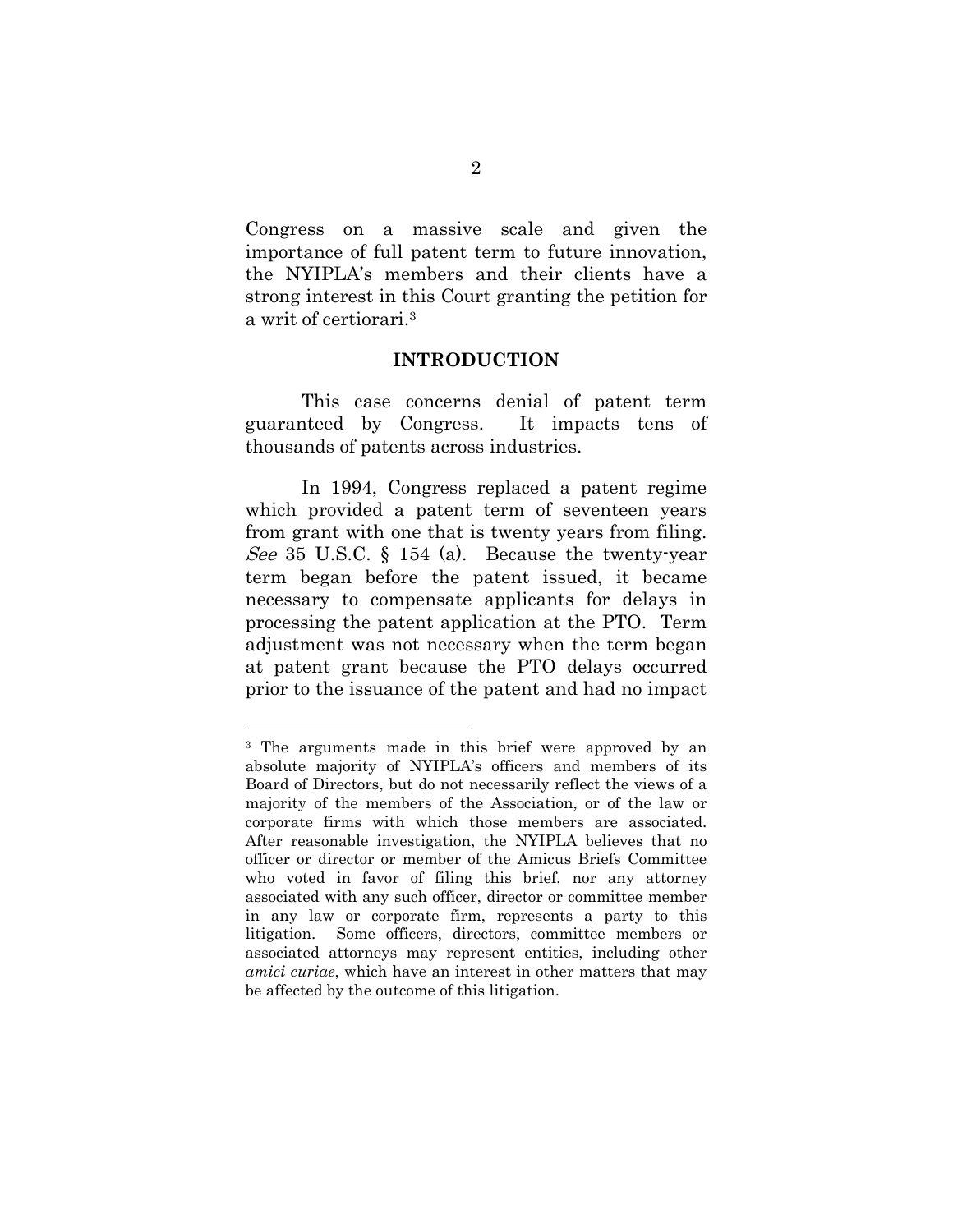on patent term. "Under the twenty-year term, however, those delays consumed the effective term of a patent." Wyeth v. Kappos, 591 F.3d 1364, 1366 (Fed. Cir. 2010).

In 1999, Congress passed the Patent Term Guarantee Act as part of the American Inventors Protection Act, Pub. L. 106-113 (1999). "This new Act promised patent applicants a full patent term adjustment for any delay during prosecution caused by the PTO." Wyeth, 591 F.3d at 1366. Congress provided patent applicants three specific guarantees: "(A) Guarantee of prompt patent and trademark office responses," "(B) Guarantee of no more than 3 year application pendency," and "(C) Guarantee of adjustments for delays due to interferences, secrecy orders, and appeals." See App., 74a-76a4 (35 U.S.C. §  $154(b)(1)$   $(2010))$ . Delays relating to these guarantees are referred to as A, B and C delays respectively.

Each guarantee is achieved by requiring the PTO to fully extend the term of the patent if the PTO "fails" to meet the deadlines in the statute. Id., at 74a. This is also referred to as patent term adjustment ("PTA"). With the new Act, Congress "guarantee[d] diligent applicants at least a 17-year term" as provided under the pre-1994 regime. See H.R. Rep. No. 106-464, at 125 (1999).

To reinforce its patent term guarantee, Congress also provided for administrative and

l

<sup>4</sup> App. refers to the Appendix to the Petition for Writ of Certiorari.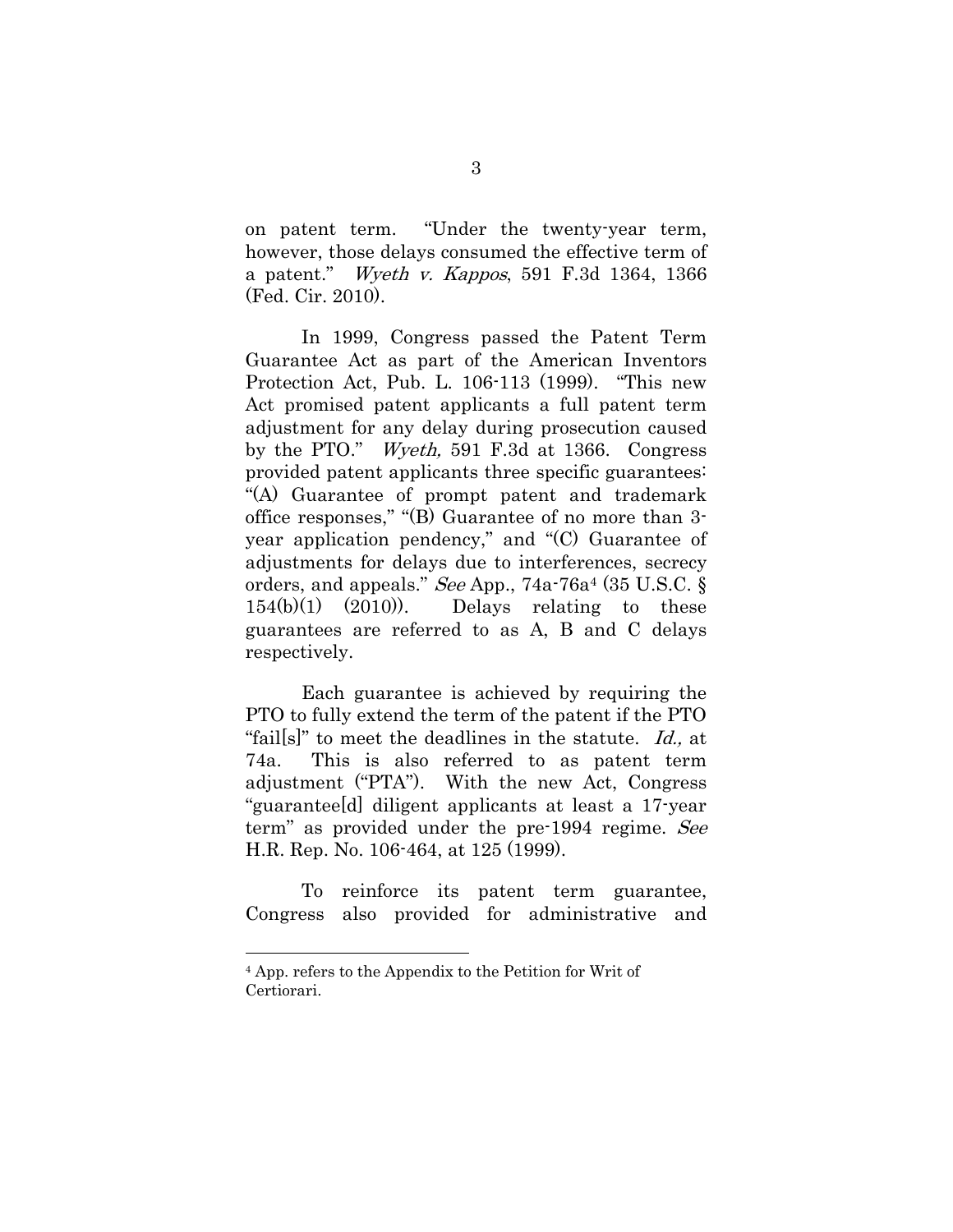judicial review of the PTO's PTA determinations. See App., 77a-79a (35 U.S.C. § 154(b)(3)-(4) (2010)). As to administrative review, the statute provides an opportunity to request reconsideration of any PTA determination made by the PTO; it does not set any time limit for that request. See App., 78a. The PTO, by rule, generally requires patentees to seek reconsideration within two months of the patent issuing. See App., 85a-87a (37 C.F.R. § 1.705(d) (2010)). As to judicial review, the statute provides for a remedy by civil action for applicants dissatisfied with the PTA determination made by the PTO. Unlike the provisions relating to administrative review of PTA where Congress did not set forth any time limit, the statute requires applicants to seek judicial review within 180 days of the patent issuing. See App., 78a-79a.

For nearly a decade after the amendment of 35 U.S.C. § 154 to set forth Congress's patent term guarantees, the PTO incorrectly adjusted terms for patents that suffered both A and B delays. Based on an erroneous interpretation of the guarantees, the PTO "use[d] either the greater of the A delay or B delay to determine the appropriate adjustment but never combine<sup>[d]</sup> the two." *Wyeth*, 591 F.3d at 1368. In 2010, the Federal Circuit held that the statutory "language is clear, unambiguous, and intolerant of the PTO's suggested interpretation." Id. at 1372.

The PTO responded to the Federal Circuit's decision in Wyeth with an "Interim Procedure for Patentees to Request a Recalculation of the Patent Term Adjustment to Comply With the Federal Circuit Decision in Wyeth v. Kappos Regarding the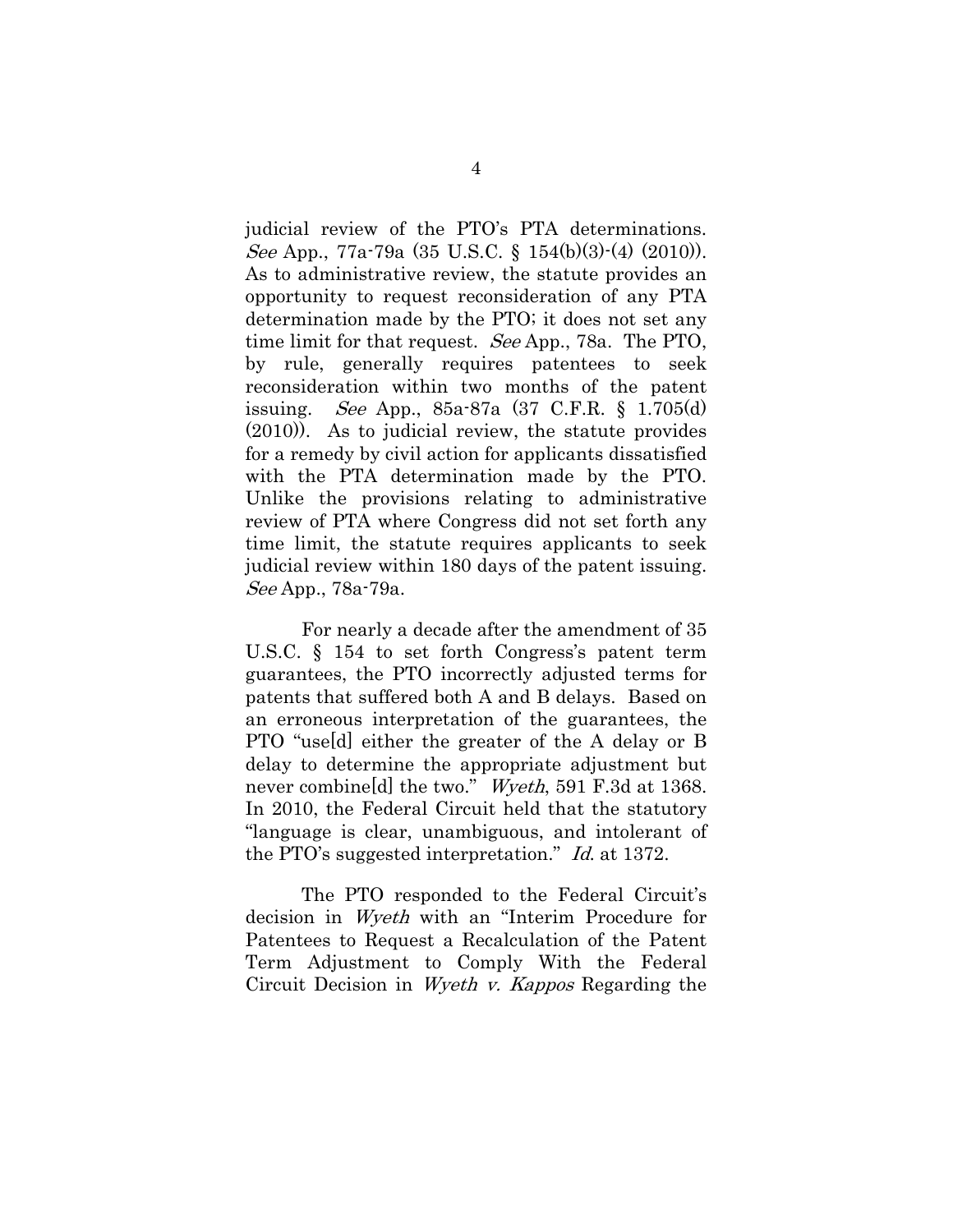Overlapping Delay Provision of 35 U.S.C.  $154(b)(2)(A)$ " (the "Interim Procedure") to address its Wyeth errors. See App., 88a-97a (75 Fed. Reg. 5043 (Feb. 1, 2010)).

In the Interim Procedure, the PTO waived sua sponte its two-month deadline for seeking administrative review of PTA determinations. It did so by invoking 37 C.F.R. § 1.183. See App., 95(a). 37 C.F.R. § 1.183 allows the agency to waive any rule which is not a requirement of the statute in "an extraordinary situation, when justice requires." App., 84a. The two-month deadline is not a requirement of the statute since 35 U.S.C. § 154(b) does not limit the period for administrative review.

The PTO waived its two-month deadline only for patents issued within 180 days of February 1, 2010, the publication date of its Interim Procedure. Many of those patents would not have been otherwise eligible for administrative review and correction of the PTO's errors. But patents issued prior to August 5, 2009 (180 days before the February 1 publication date of the Interim Procedure) with the same errors were not eligible for correction under the PTO's Interim Procedure. In effect, although the PTO recognized that its errors were systemic and had an extraordinary impact on patent term guaranteed by Congress, it waived its two-month deadline only for a subset of affected patents, leaving its errors uncorrected and uncorrectable for thousands of others.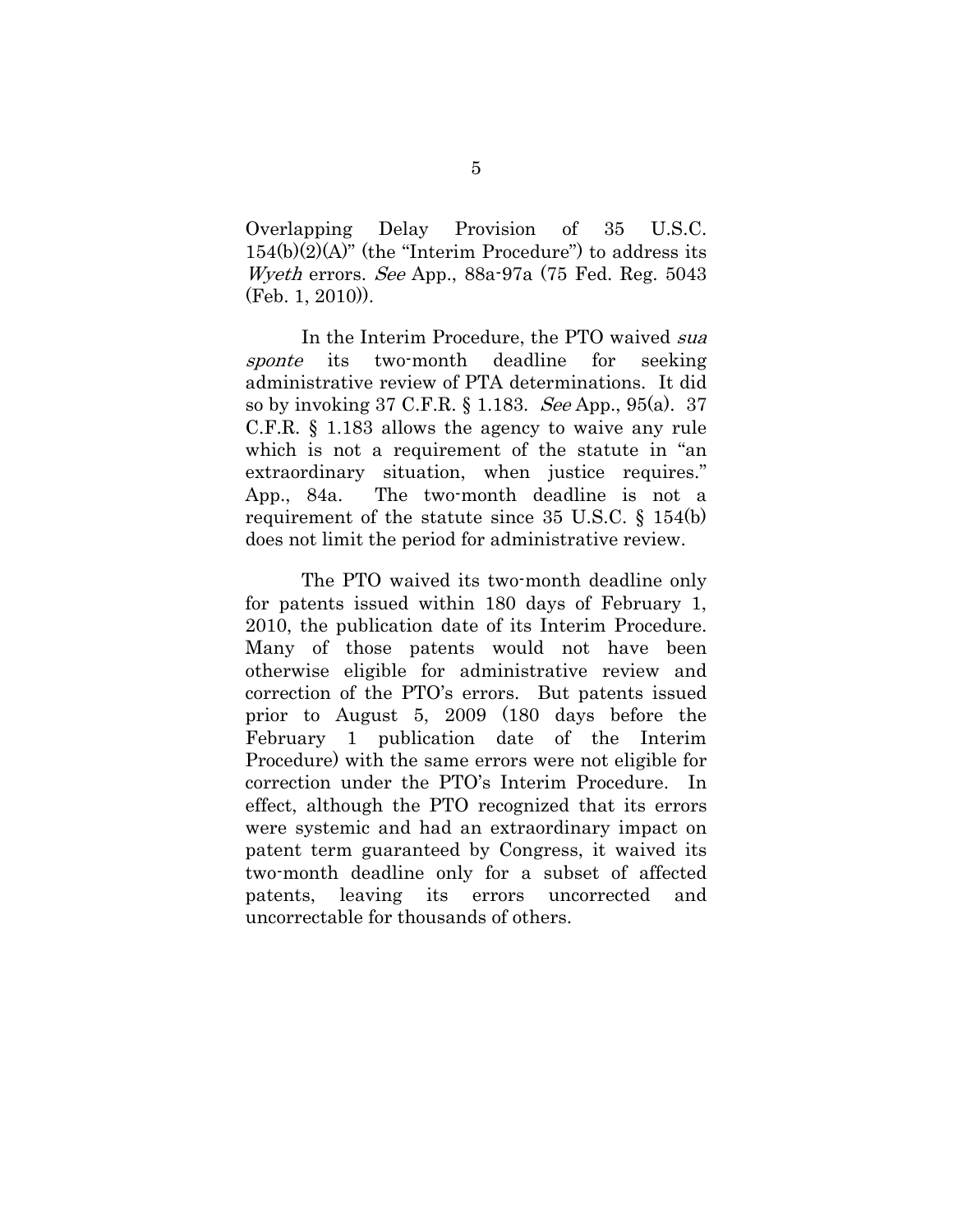#### **PROCEDURAL HISTORY**

Shortly after the district court's decision in Wyeth, but before issuance of the Interim Procedure, Daiichi petitioned the PTO to waive its two-month deadline for seeking administrative review of PTA determinations in view of the extraordinary situation presented by Wyeth. The PTO denied the petitions stating that "[p]atentees cannot rely on . . . the Wyeth decision to establish that their situation was extraordinary." App., 50a.

After the Federal Circuit's decision in Wyeth and issuance of the Interim Procedure, Daiichi again sought reconsideration of the PTA determinations and waiver of the two-month deadline for seeking administrative review due to the extraordinary situation presented by Wyeth. The PTO again denied review but for a different reason. Consistent with the Interim Procedure, the PTO did not deny that Wyeth established an extraordinary situation. Instead, the PTO pointed to the fact that its Interim Procedure only provided a "limited waiver" of the two-month deadline. App., 70a.

The PTO waived the deadline for patents that issued within 180 days of the publication of the Interim Procedure but "determined not to accept any requests for PTA recalculation initially filed more than 180 days after patent grant." Id. The PTO reasoned that the 180-day period for seeking judicial review "represent[ed] the outer limit on the USPTO's ability to conclude its PTA determinations." App., 70a-71a. The PTO said that "particularly in view of the six-year statute of limitations that otherwise is applicable for actions under the Administrative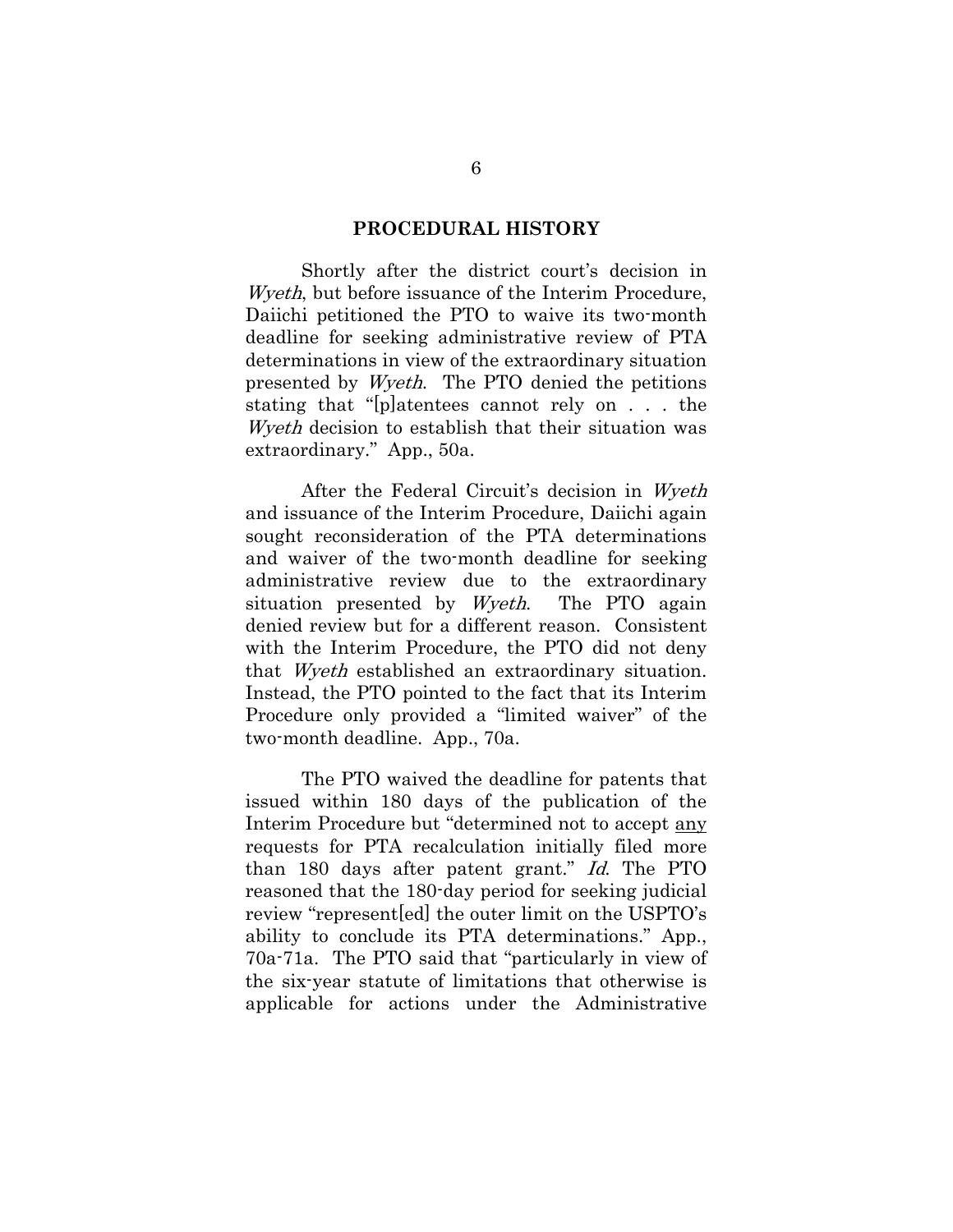Procedure Act" the 180-day period for judicial review indicates that Congress did not intend for administrative review to be available when judicial review is not. *Id.* 

Daiichi then sought review of these denials in the District Court for the District of Columbia. Before the court, the PTO defended its action on the reasons stated in its denials but also on a new ground. It asserted that it reasonably chose to limit the time for seeking administrative review by the 180-day period for seeking judicial review in order to provide a more cost-effective mechanism for attaining the same result that could be achieved in district court. The district court granted summary judgment in the PTO's favor. On appeal, the PTO abandoned its "outer limit" rationale for denying administrative review and relied on its new ground. The Federal Circuit affirmed, accepting both the PTO's stated and new rationales for denying review.

#### **SUMMARY OF THE ARGUMENT**

This petition presents an issue of exceptional importance to patent owners across industries and to the fair administration of the patent laws.

In upholding the PTO's denial of administrative review to correct patent term lost due to its own errors, the Federal Circuit allowed fundamental administrative law principles to be turned on their head.

The PTO and Federal Circuit misinterpreted Congress's patent term guarantee and conflated judicial and administrative review contrary to the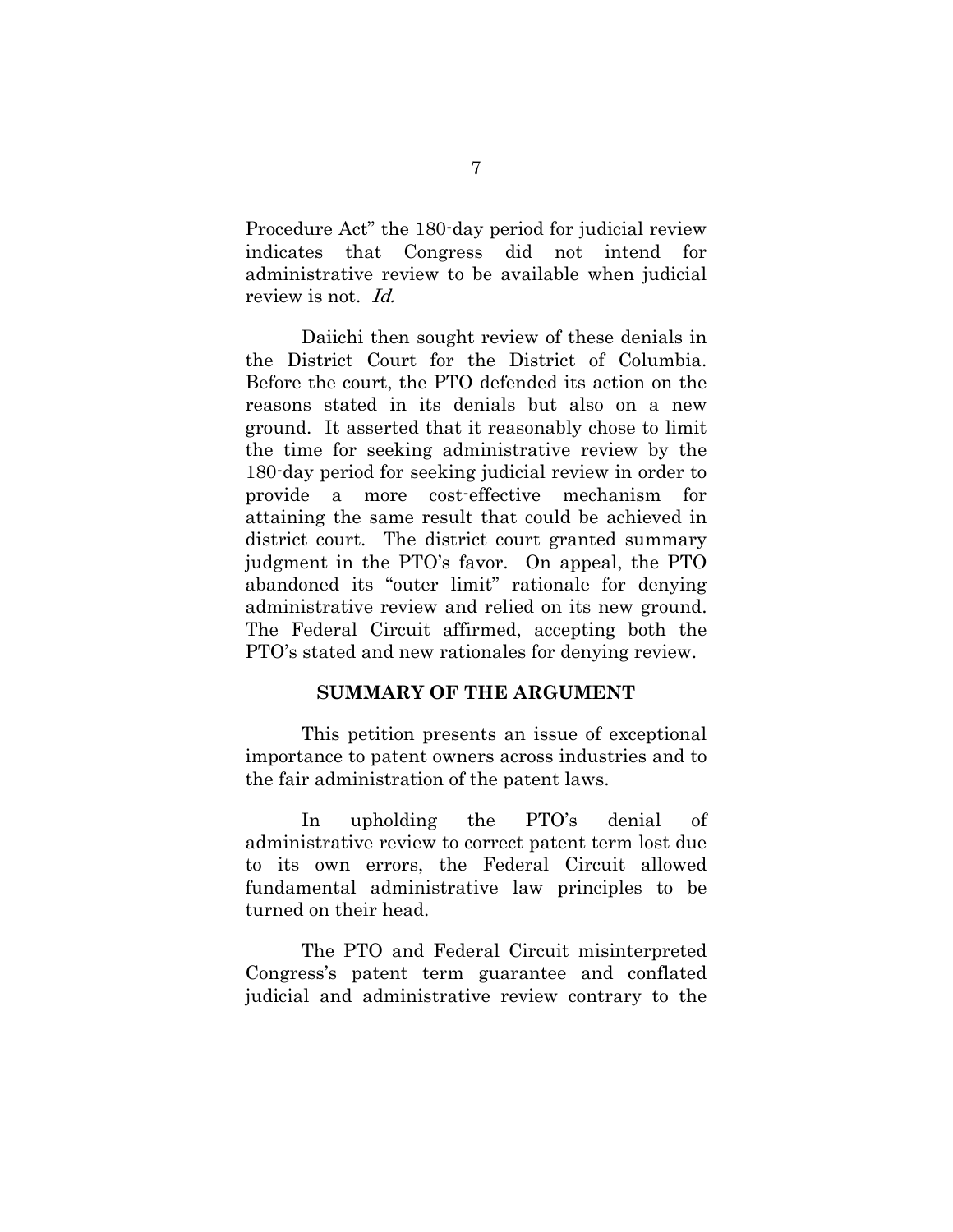plain language of the statute, the PTO's own practice and this Court's precedent distinguishing the time limits for judicial and administrative review.

The Federal Circuit also accepted the PTO's *post hoc* rationalization for its action although this Court's precedent establishes that agency action cannot be sustained on that basis. It further contravened bedrock administrative law principles by allowing the PTO to treat patents with the same PTO errors differently. As a result, thousands of patents were denied review to correct the PTO's errors.

This Court's consideration of the issues presented in the petition is crucial at this juncture to ensure that PTO procedures do not present arbitrary hurdles in this and future proceedings. Congress provided its patent term guarantee to fuel innovation. Without this Court's review, the PTO's systemic errors will not be corrected and the patent terms guaranteed by Congress will not be restored.

In addition, there is no reason to wait for further decisions to develop since the PTO's procedure precludes review of all similarly situated patents. The far-reaching consequences of this case also add to the reasons for immediate review. The PTO's procedure impacts patents on a massive scale and has caused great harm. Tens of thousands of patents across industries have been denied statutorily-guaranteed patent term due to the PTO's failure to adhere to administrative law principles and its mandate.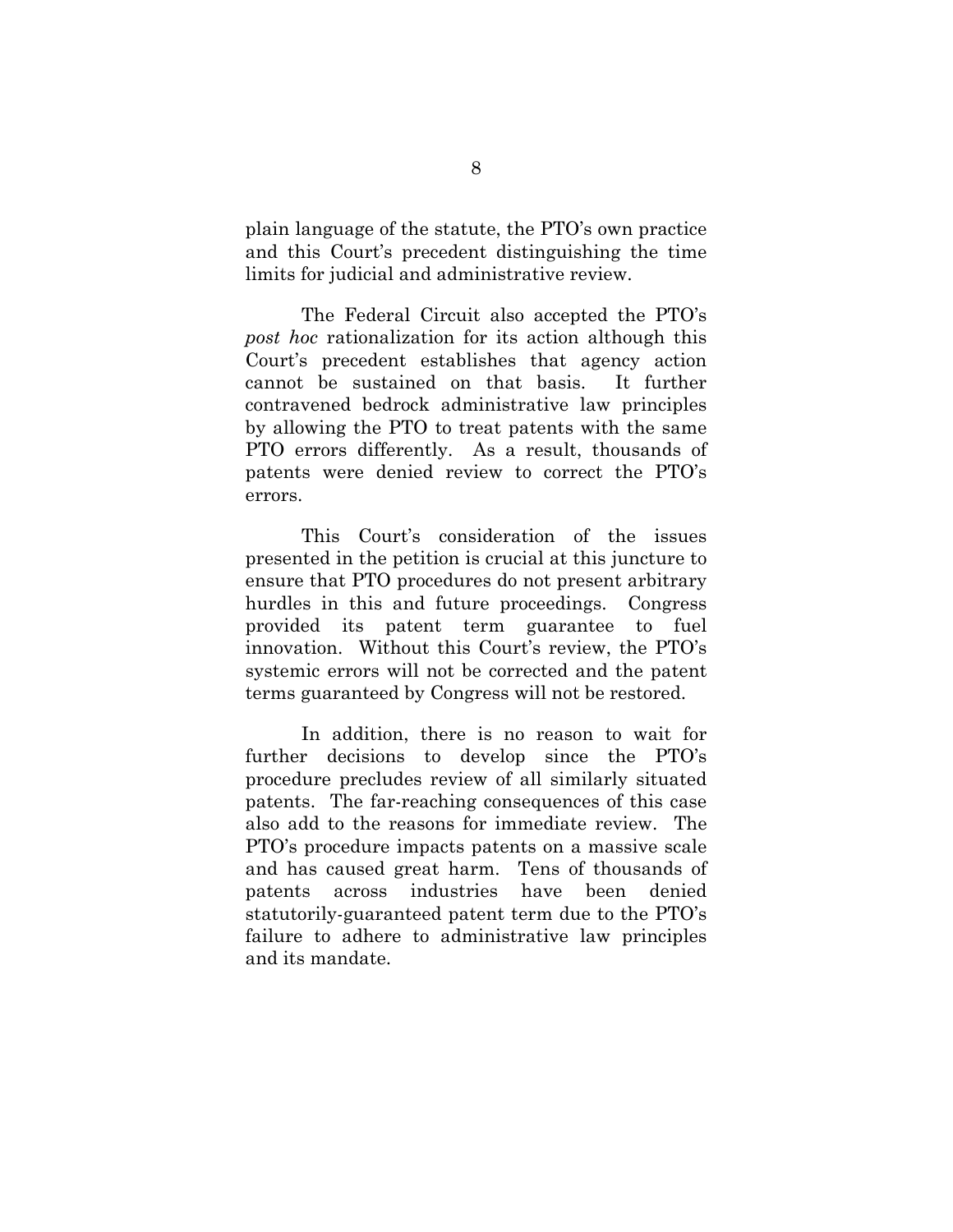#### **ARGUMENT**

### **I. The Federal Circuit's Decision Upholding the PTO's Denial of Administrative Review Contravenes Administrative Law Principles and Deprives Thousands of Patents of Term Guaranteed by Congress**

This Court should grant the petition for a writ of certiorari. This case presents a cascade of administrative law errors that contravene fundamental administrative law principles and deprive thousands of patents across industries of patent term that Congress guaranteed.

In upholding the PTO's denial of administrative review to patents that issued before August 5, 2009, the Federal Circuit conflated judicial and administrative review, accepted a *post hoc* rationalization, and allowed the PTO to treat patents with the same PTO errors differently. In doing so, it cemented the PTO's systemic errors and deprived patent applicants of valuable patent term, the quid pro quo for public disclosure of the underlying innovation, on a massive scale.

## **A. The PTO and Federal Circuit Improperly Conflated Judicial and Administrative Review**

The PTO determined not to correct its *Wyeth*  errors for patents issued more than 180 days before the publication of the Interim Procedure "in view of the statutory judicial-review provisions of 35 U.S.C. § 154(b)(4), which require that any civil action to challenge the USPTO's PTA determination be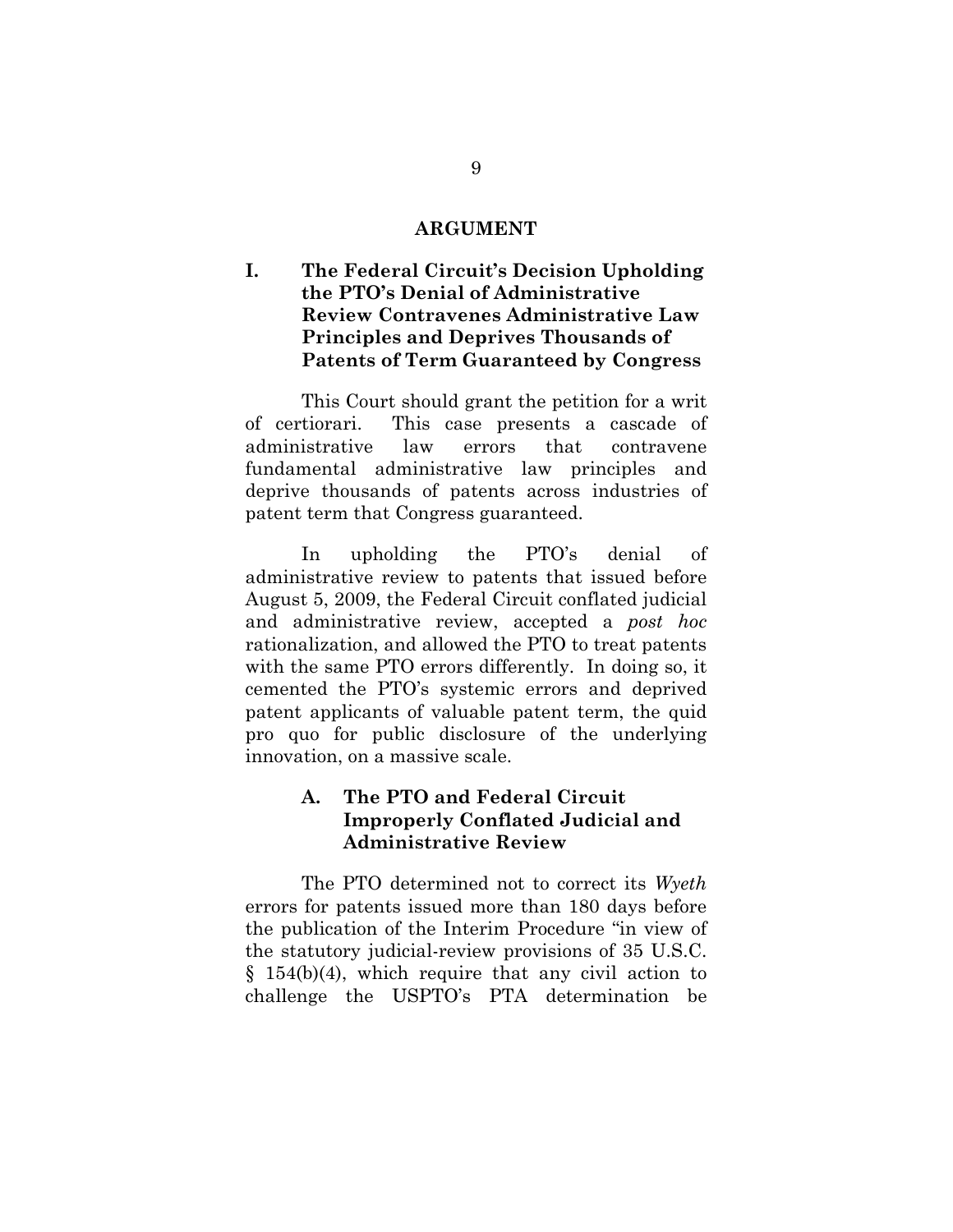brought within 180 days of patent grant." App., 70a. The PTO reasoned that "the 180-day period in 35 U.S.C. § 154(b)(4) represents the outer limit on the USPTO's ability to conclude its PTA determination." App., 70a-71a. Although the PTO's reasoning is directly contrary to the plain language of 35 U.S.C. § 154(b), the PTO's own practice and this Court's precedent, the Federal Circuit agreed with the PTO.

The PTO and Federal Circuit misinterpreted 35 U.S.C. § 154(b) and improperly conflated its administrative and judicial review provisions. The "starting point in every case involving construction of a statute is the language itself." *United States v. Hohri*, 482 U.S. 64, 68 (1987) (citations omitted). "[W]hen the statute's language is plain, the sole function of the courts—at least where the disposition required by the text is not absurd—is to enforce it according to its terms." *Dodd v. United States*, 545 U.S. 353, 359-360 (2005) (quoting *Hartford Underwriters Ins. Co. v. Union Planters Bank, N. A*., 530 U.S. 1, 6 (2000)).

35 U.S.C. § 154(b) identifies both administrative and judicial review as different means to challenge the PTO's PTA determination. It provides an opportunity for administrative review of PTO's PTA determination under 35 U.S.C. §  $154(b)(3)(B)(ii)$  and for judicial review under 35 U.S.C. § 154(b)(4)(A). *See* App., 77a-78a. The statute does not set any time limit for seeking administrative review. *Id*. By contrast, it limits the period for seeking judicial review to 180 days from the grant of the patent. *Id*.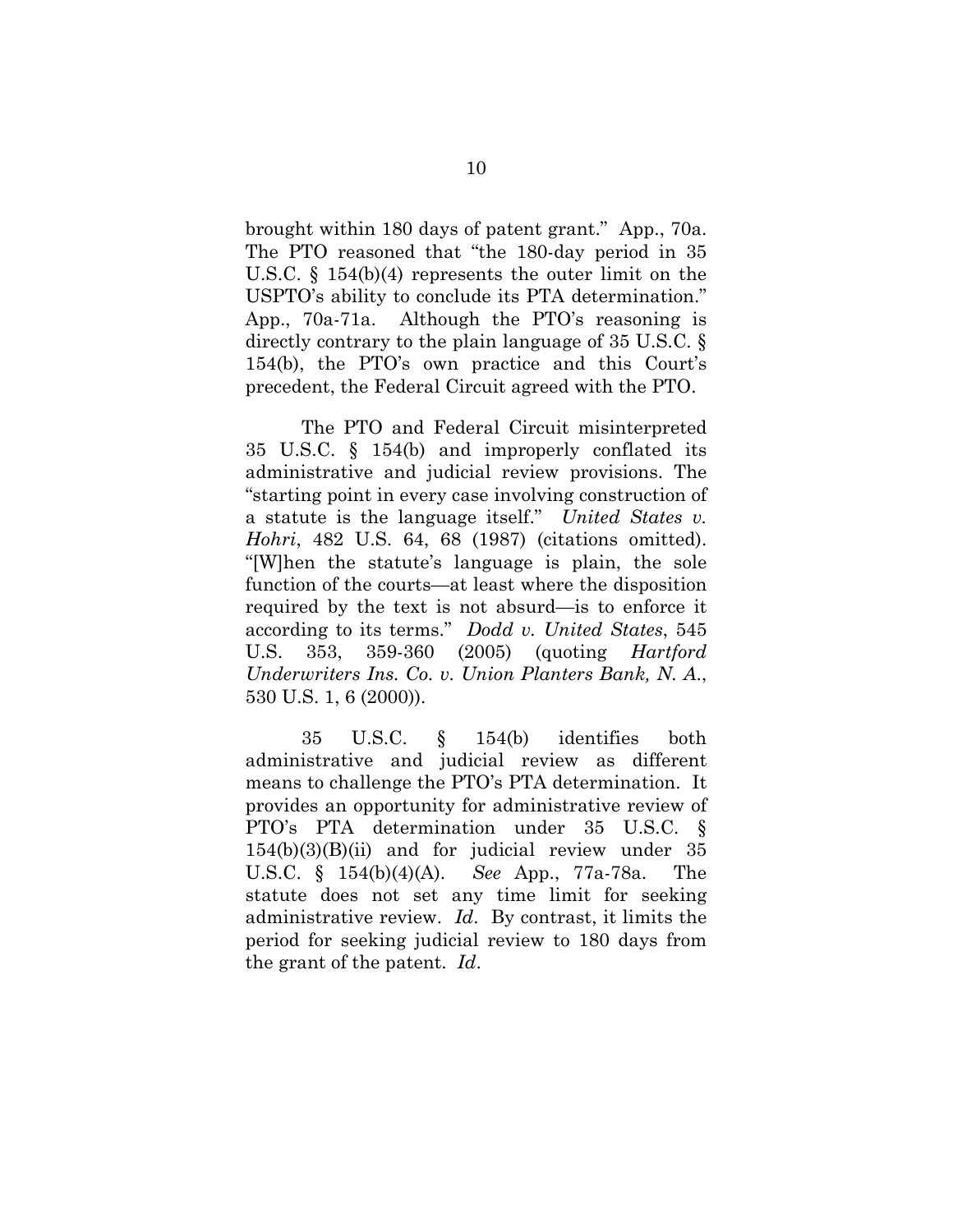Congress simply set up two paths for challenging the PTA determination. Both types of review could proceed simultaneously. One did not require or preclude the other and patent applicants frequently pursue both at the same time. Indeed, consistent with the plain language of the statute, Wyeth had challenged the PTO's PTA calculation both before the court and the PTO simultaneously. The PTO's own practice shows that judicial review did not limit or require the completion of administrative review.

This Court's precedents also distinguish the time limits for judicial and administrative review. *See e.g. BP Am. Prod. Co. v. Burton*, 549 U.S. 84 (2006); *Sebelius v. Auburn Reg'l Med. Ctr.*, 133 S. Ct. 817, 821 (2013). For example, in *BP* the Court held that the statute of limitations for judicial review under 28 U.S.C. § 2415(a) did not apply to administrative proceedings provided by the same statute; an administrative order was therefore timely although the time for judicial review had run. Relying on the plain language of the statute, this Court explained that the fact that  $\S$  2415(a) "distinguishes between judicial and administrative proceedings" shows that Congress "manifestly had two separate concepts in mind when it enacted [the statute]." *BP*, 549 U.S. at 92.

Here too the limitation on judicial review does not apply to administrative proceedings. On the contrary, the fact that 35 U.S.C. § 154(b) "distinguishes between judicial and administrative review" and includes the 180-day limitation only in the statute's provision for judicial review shows that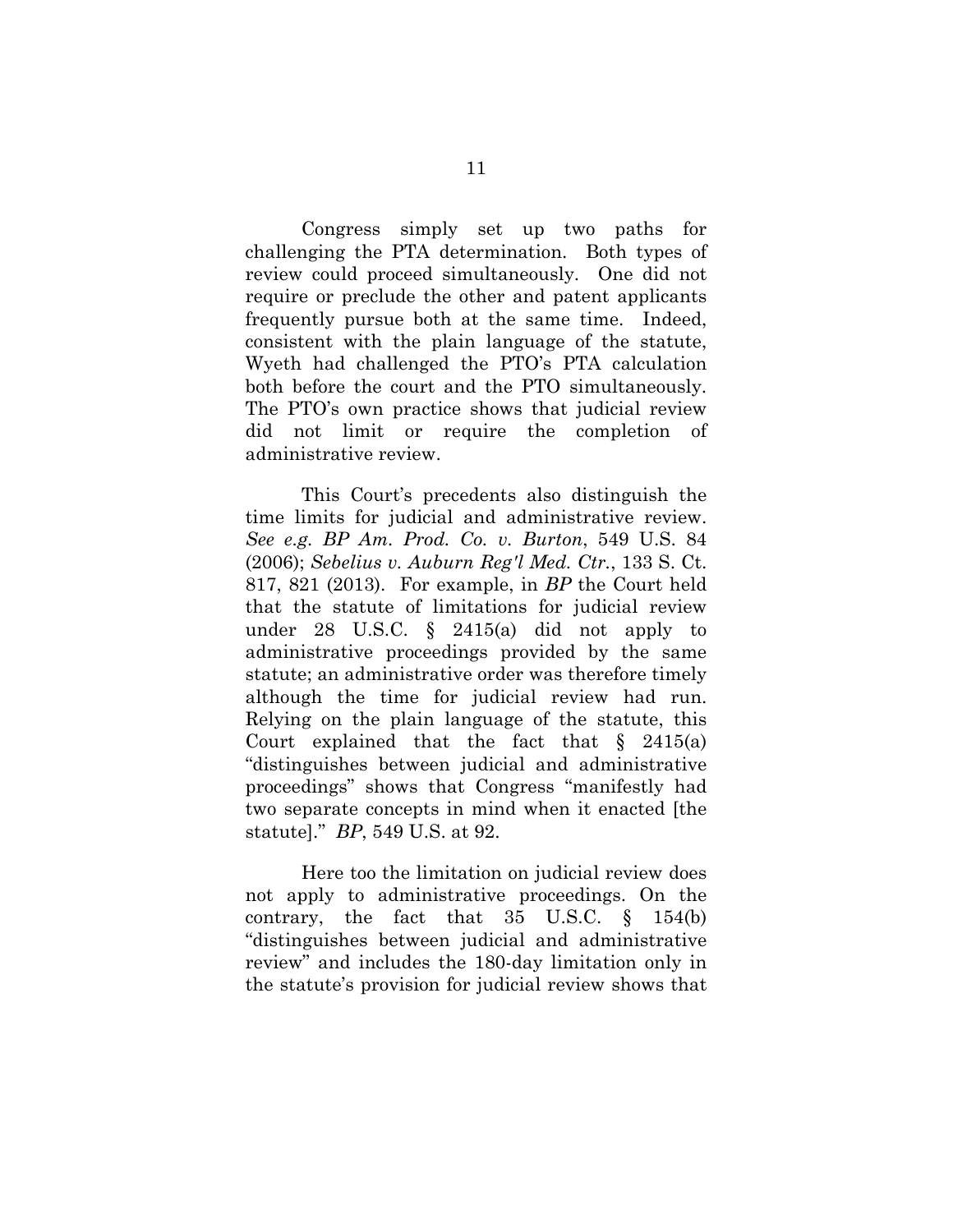it does not limit administrative review. *BP*, 549 U.S. at 92.

The PTO also argued and the Federal Circuit agreed that the 180-day limitation for judicial review signaled that PTA should be decided quickly and that "extension of the period for administrative review beyond 180 days would be contrary to the statute." App., 13a. This argument ignores the plain language and structure of the statute. The statute guarantees restoration of patent term caused by the PTO's delays and provides for administrative and judicial review to challenge the PTO's PTA determination. It does not guarantee that review of this critical determination in either forum will proceed quickly. Indeed, it sets no timeline for the completion of either administrative or judicial review. By improperly conflating administrative and judicial review the PTO denied patent term contrary to the statute.

### **B. A** *Post Hoc* **Rationalization Cannot Sustain PTO's Action**

The PTO's *post hoc* rationalization for denying administrative review cannot sustain its action.

It is well-settled under this Court's precedent that "[a]n administrative order cannot be upheld unless the grounds upon which the agency acted in exercising its powers were those upon which it can be sustained." *SEC v. Chenery Corp.*, 318 U.S. 80, 95 (1943). The *Chenery* doctrine is a fundamental principle of administrative law. *See SEC v. Chenery Corp.,* 332 U.S. 194, 196 (1947). It encourages "agency accountability" in exercising its powers by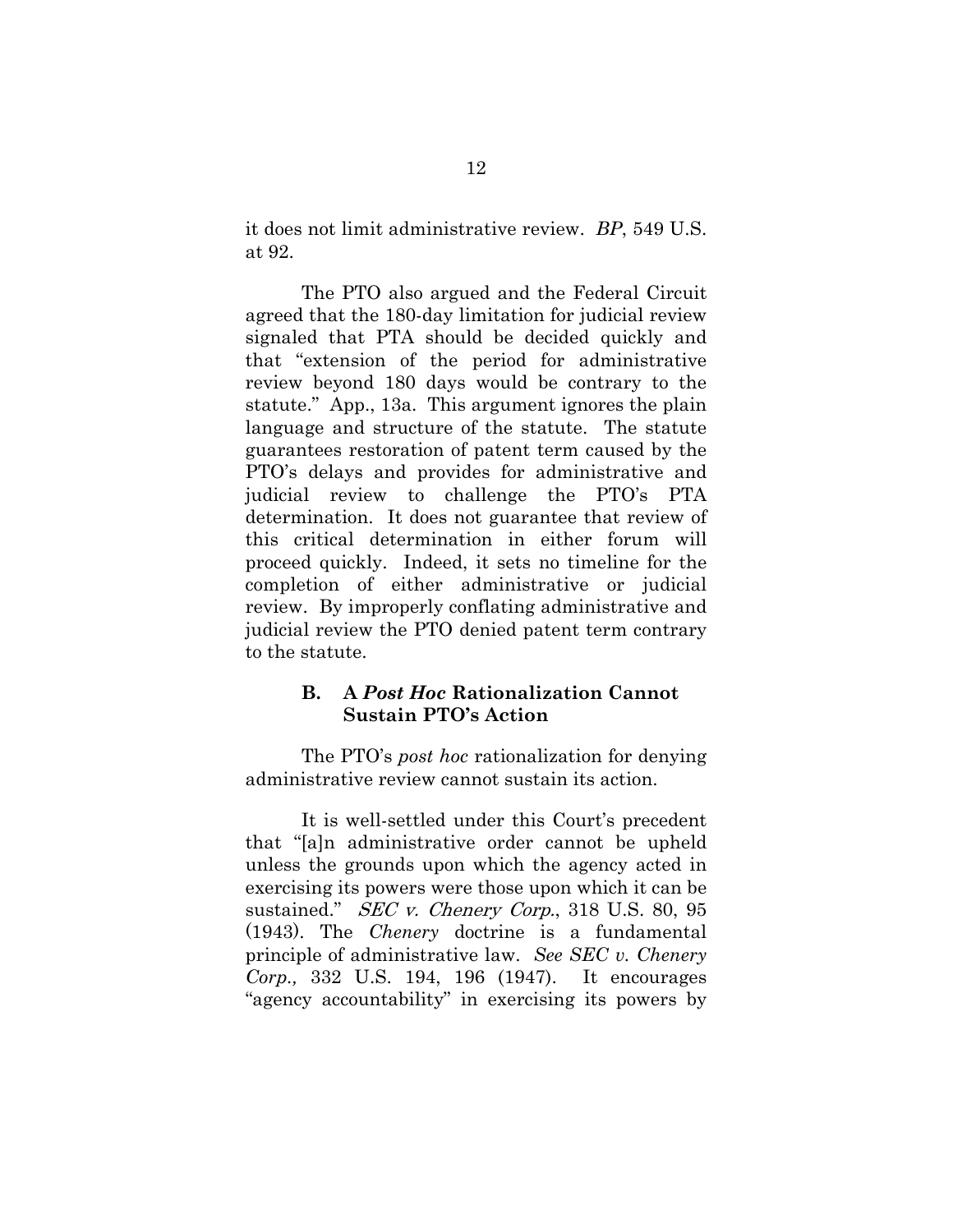precluding an agency from defending an administrative decision on grounds not set forth by the agency in its original decision. *Bowen v. Am. Hosp. Ass'n*, 476 U.S. 610, 643 (1986).

Here, it is indisputable that the PTO promulgated its Interim Procedure and denied Daiichi's reconsideration applications on grounds upon which its action cannot be sustained. The period for seeking judicial review does not set the "outer limit" for seeking administrative review.

Before the court, the agency attempted to defend its action on new grounds. The Federal Circuit accepted "counsel's *post hoc* rationalizations for agency action" contrary to the *Chenery* doctrine. *Burlington Truck Lines. Inc. v. United States*, 371 U.S. 156, 168 (1962). It upheld the PTO's denial of Daiichi's reconsideration applications based on the argument that the PTO's Interim Procedure "simply provided an alternative, and more cost-effective, mechanism at the agency for attaining the same result" that could be achieved in district court. *See*  App., 18a. The PTO's use of a *post hoc* rationalization to defend its action and the Federal Circuit's acceptance of that rationalization are clear error under this Court's precedents.

> **C. It Is Improper to Deny Administrative Review to Patents that Issued More than 180 Days Before the Publication of the Interim Procedure**

The Federal Circuit allowed the PTO to treat patents differently depending on whether they issued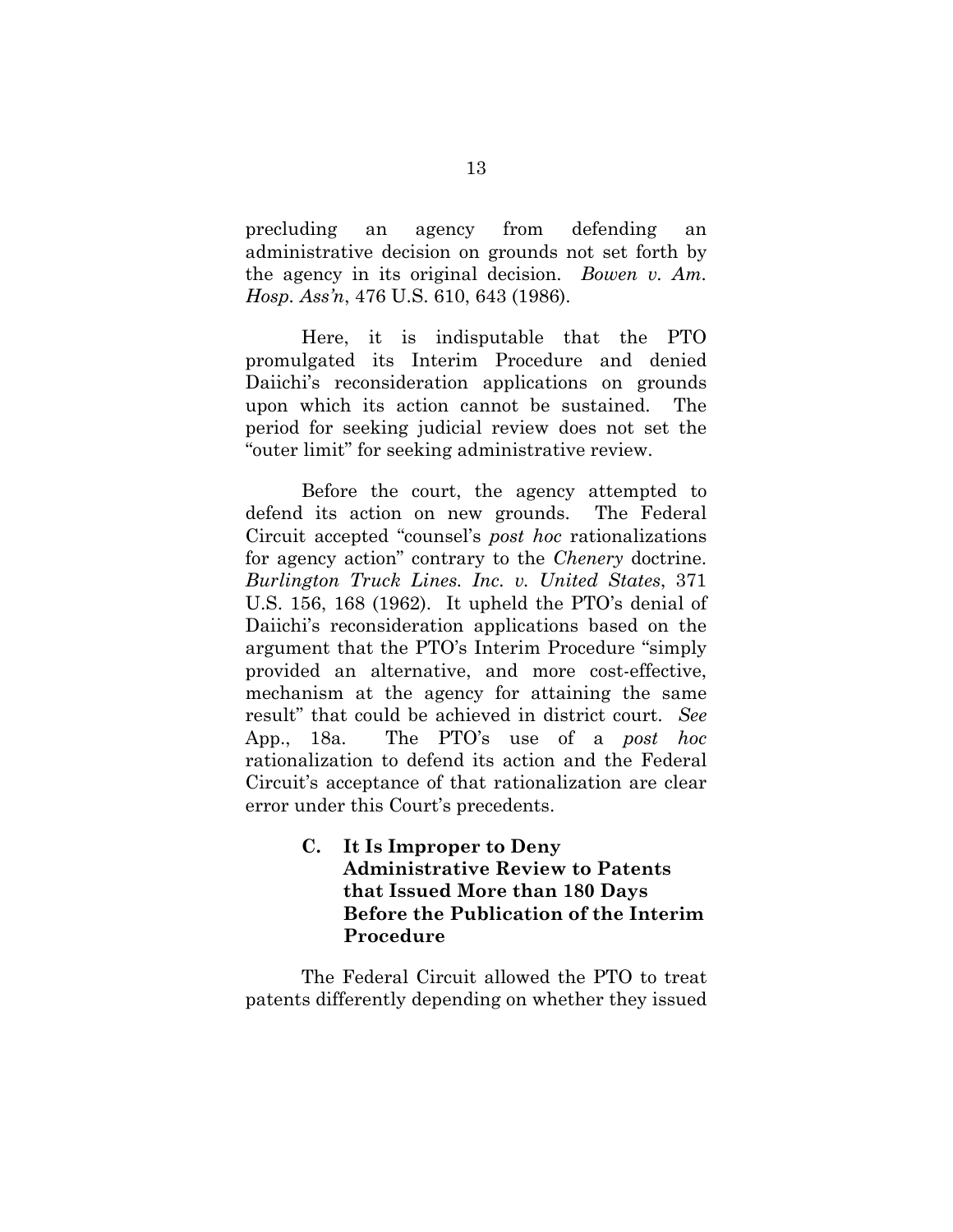more than 180 days before the publication of the Interim Procedure on February 1, 2010, *i.e.*, August 5, 2009, or not. The August 5, 2009 dividing line between patents that can recover term that they erroneously lost due to the PTO's *Wyeth* errors and those that cannot is arbitrary and capricious. There is no reasoned basis for that divide.

The PTO waived its two-month deadline for seeking administrative review because *Wyeth* was extraordinary and had an extraordinary impact on patent term. There is no meaningful difference between patents with *Wyeth* errors that issued before or in the 180 days after the publication of the Interim Procedure other than that most patents will not receive administrative review. Both sets of patents, the much larger group that issued before August 5, 2009 and the much smaller group that issued within 180 days of August 5, 2009, lost term guaranteed by Congress due to errors made by the PTO for nearly a decade.

The PTO could have corrected all of its Wyeth errors but it chose to provide administrative review for only those patents that issued within 180 days of the publication of the Interim Procedure. That is arbitrary since the 180-day period for seeking judicial review is not an "outer limit" for seeking administrative review. See Motor Vehicle Mfrs. Ass'n v. State Farm Mut. Auto. Ins. Co., 463 U.S. 29, 48-49 (1983) ("an agency must cogently explain why it has exercised its discretion in a given manner.").

Instead of a reasoned basis, the subset of patents eligible for administrative review is created by the publication date of the Interim Procedure, a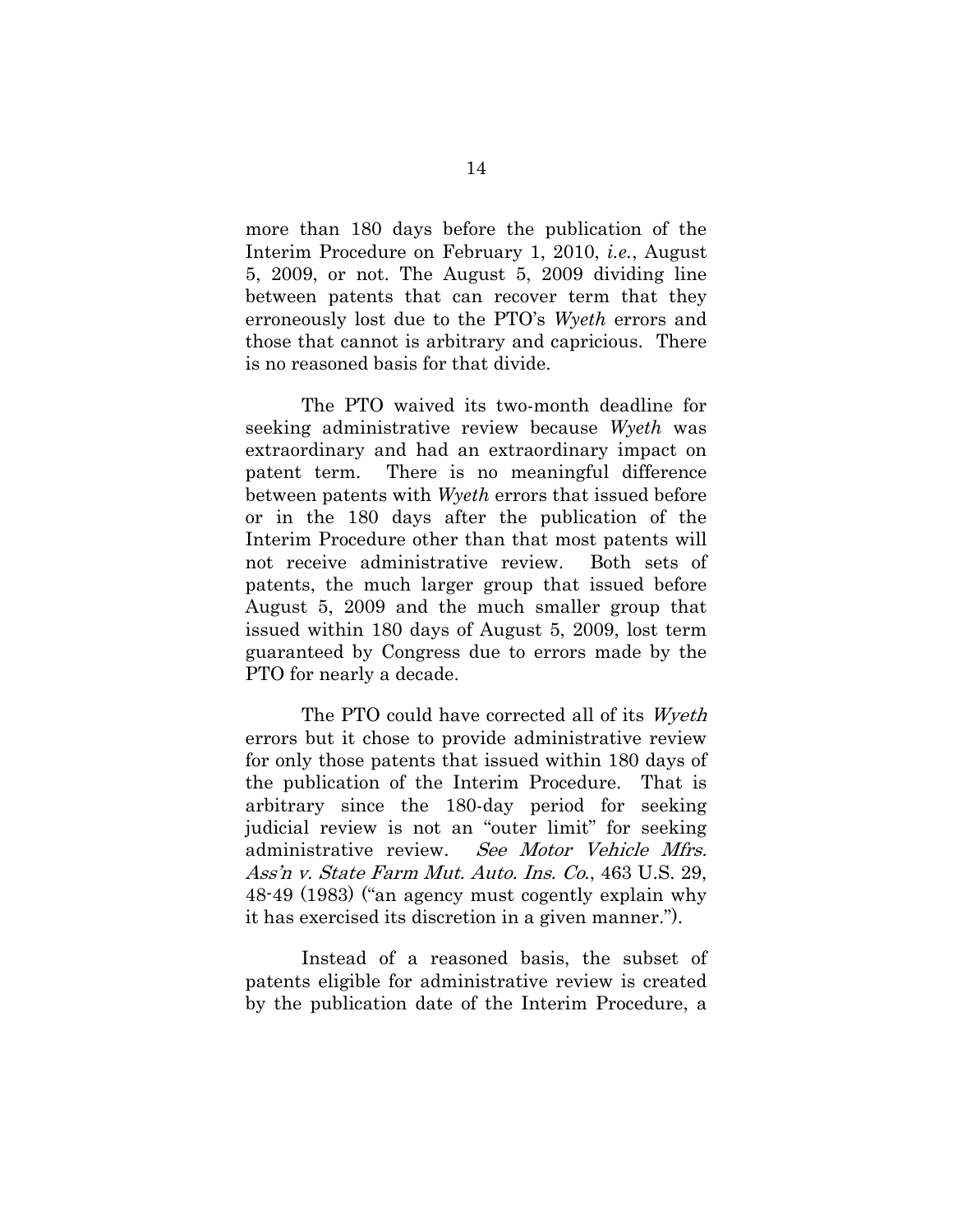random event. Depending on the day, week, or month that the Interim Procedure was issued, the group of patents eligible for correction of the PTO's Wyeth errors would change. That is arbitrary and capricious as a matter of law.

The Federal Circuit held that the PTO's Interim Procedure did not treat patents differently because the PTO refused administrative review of all patents that issued before August 5, 2009. See App., 16a. That misses the point. The August 5, 2009 dividing line itself is arbitrary. The fact that the PTO treated tens of thousands of patents in an arbitrary manner only magnifies the consequences of its disparate treatment of these patents from those that fell within the 180-day orbit of the publication of the Interim Procedure.

## **II. This Case is an Ideal Vehicle for the Court to Bring PTO Procedures and Judicial Review of those Procedures in Line with Bedrock Administrative Law Principles**

The issues presented in this petition are critically important to patent owners across industries and the pharmaceutical industry in particular. The PTO procedures at issue in this case arbitrarily denied patent term to tens of thousands of patents with uncorrected *Wyeth* errors. Without this Court's review, the PTO's systemic errors will not be corrected and the patent terms guaranteed by Congress will not be restored.

Patent rules that comply with administrative law principles are essential for fair administration of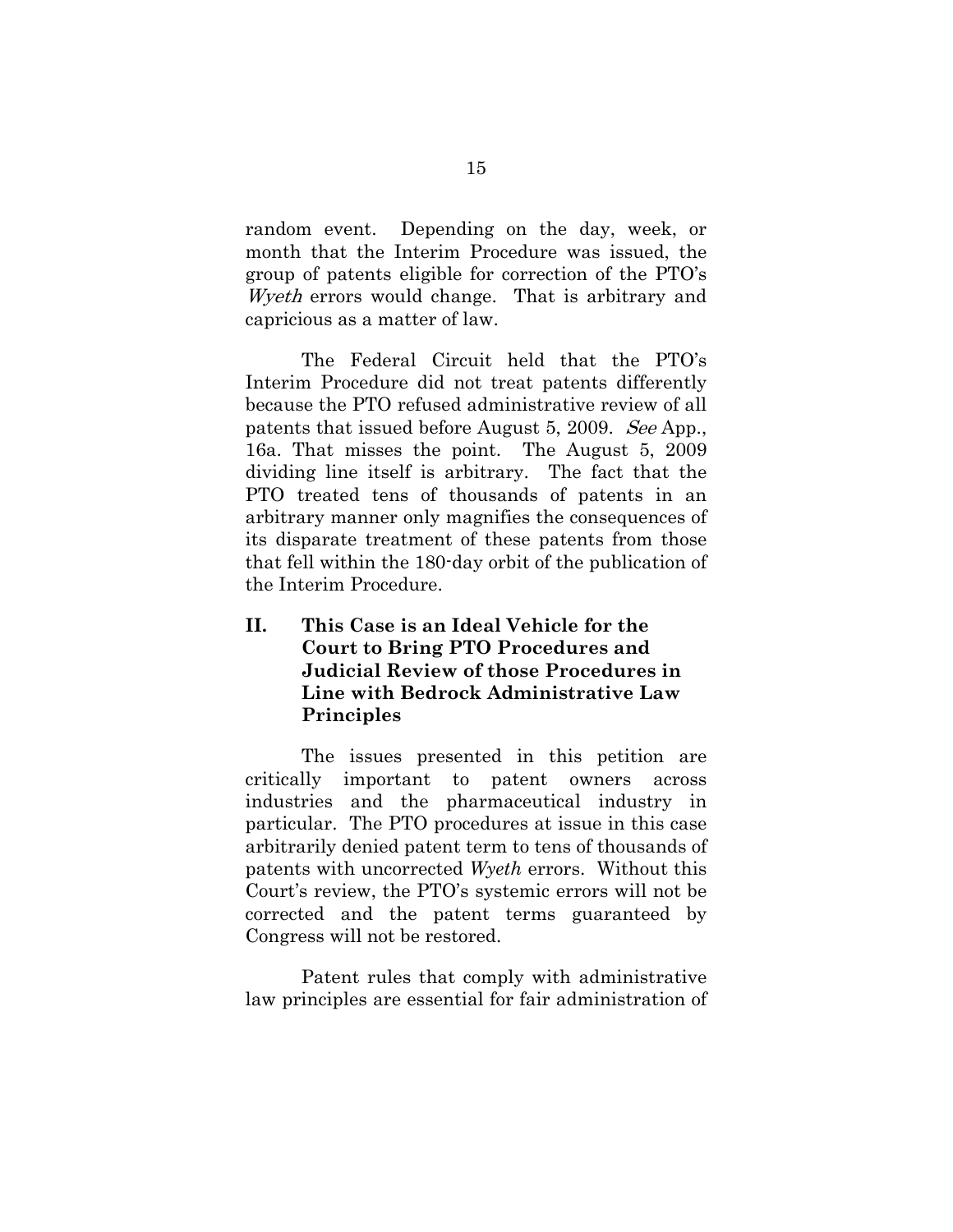the patent laws. It is critical for this Court to provide guidance at this juncture to ensure that PTO procedures do not present arbitrary procedural hurdles in future proceedings.

This Court has stepped in before when patent special rules have strayed from general legal principles. This case presents a cascade of fundamental administrative law errors that have been fully elaborated through extensive proceedings and briefing by the parties and *amici*. This Court's review is sorely needed to bring PTO procedures and judicial review of those procedures in line with fundamental administrative law principles.